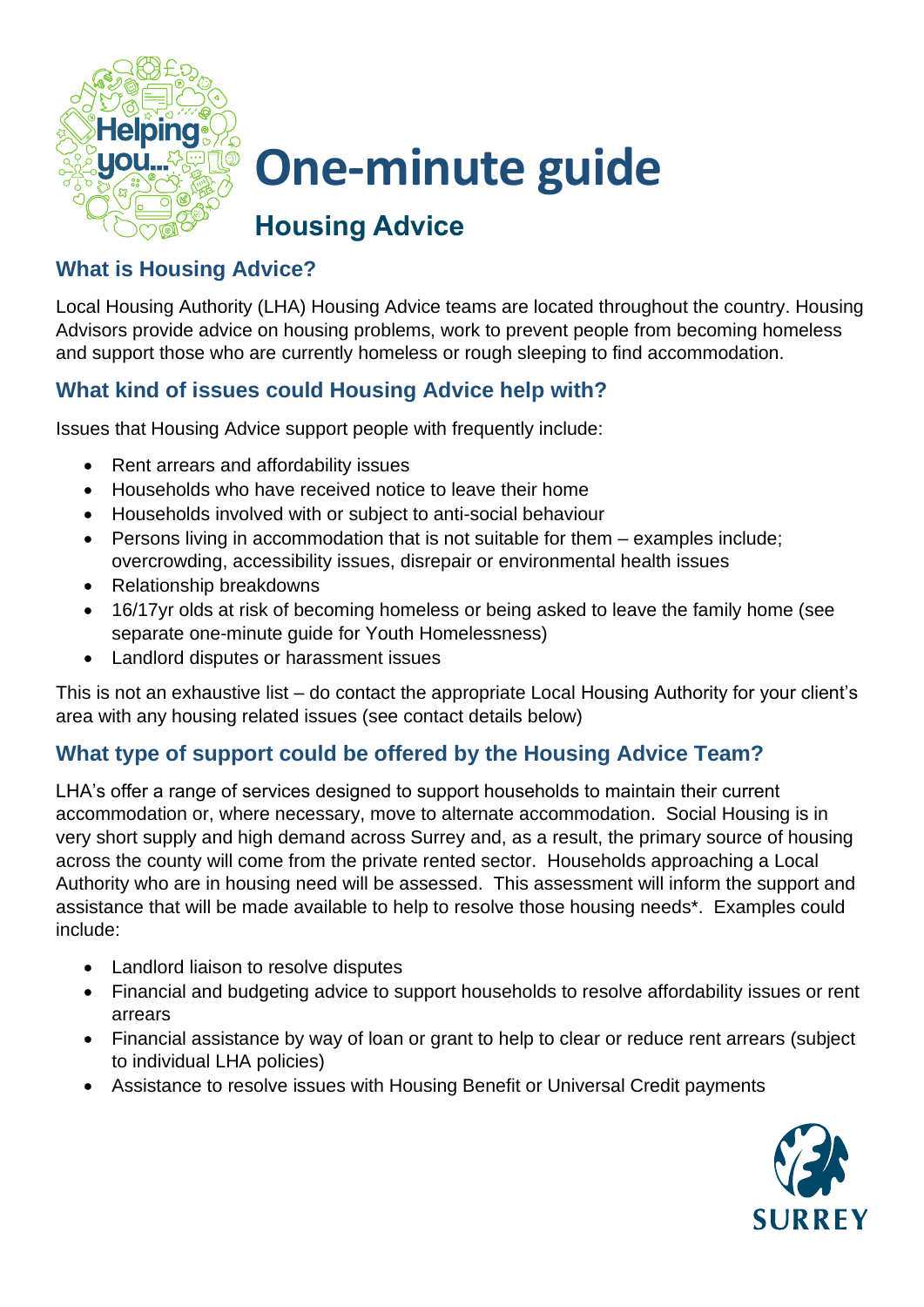

# **One-minute guide**

# **Housing Advice**

- Financial assistance with rent in advance/deposit to enable households to access alternate housing in the private rented sector or housing association properties (subject to individual LHA policies)
- Referrals to partner agencies to access additional support with housing related issues.
- Provision of emergency accommodation where necessary (conditions apply)
- Support to access the housing register (subject to LHA's own Housing Registration/Allocation policy)
- Referrals to environmental health to support with disrepair or substandard housing issues
- Support with the application process for essential adaptations to properties to ensure they are safe and suitable for tenants or homeowners with additional needs

Again, this not an exhaustive list and services can vary between the Districts and Boroughs of Surrey. The options offered will be dependent on a household's individual circumstances and will be discussed following a full assessment of a households needs.

**\*Occasionally the assessment might conclude that a housing duty is not owed to families with children who are presenting as homeless. The Code of Guidance (see link below) suggests that families in this position are referred to Children's Services as they are 'at risk' of street homelessness. In Surrey this is a Level 4 need and referral will be made to the Assessment team in the appropriate quadrant.**

### **Duty to Refer**

In October 2018 the Homeless Reduction Act 2017 created a 'Duty to Refer' for certain organisations. This duty requires certain specified public authorities in England to notify the LHA Housing teams if they have reason to believe someone may be homeless or threatened with homelessness. Social Service Authorities are amongst those named.

Identifying when a referral might be required:

- Homeless, rough sleeping, roofless, sofa surfing etc
- Debt problems
- Problems with a Landlord e.g. threatened with eviction
- Experience of domestic abuse or other threats/violence
- A history of being in care, armed forces or prison
- Availability of accommodation on approaching discharge from hospital, custody or armed forces.